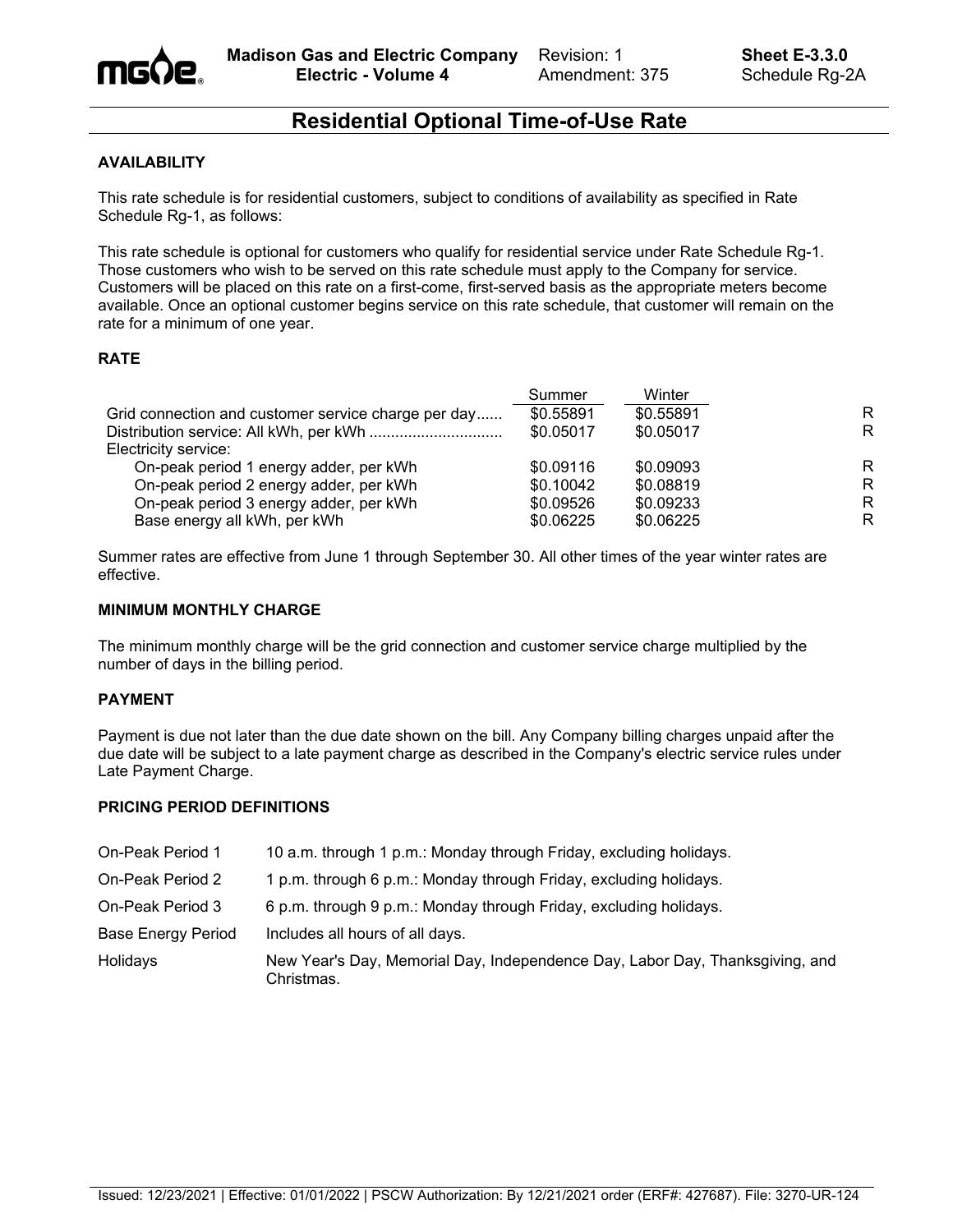# **Residential Optional Time-of-Use Rate**

### **CUSTOMER'S ENERGY RATE**

The customer's energy rate, as defined in Schedule Pg-2, for customers served on this schedule will be determined below according to the customer's net metering date (NM Date). The customer's NM Date will be determined by the customer's application date for parallel generation interconnection ("Application Date") and the date that the Company signed the Interconnection Agreement ("Interconnection Date"). If the Interconnection Date is within 180 days of the Application Date then the Application Date will be used as the Net Metering Date, otherwise the Interconnection Date will be used.

- 1. Only complete interconnection applications will be considered for determination of the Application Date.
- 2. In the case that significant delays are caused by the Company, then the Application Date will be used provided that the Interconnection Date is within 270 days instead of 180 days.

| Net Metering Date       | <b>Customer's Energy Rate</b>                           |  |
|-------------------------|---------------------------------------------------------|--|
| Prior to 01/01/2021     | Rg-1 distribution service charge                        |  |
|                         | Rg-1 electricity service charge<br>٠                    |  |
|                         | Any applicable adjustment for cost of Rg-1 service<br>٠ |  |
| 01/01/2021 - 12/31/2021 | Rg-1 distribution service charge<br>$\bullet$           |  |
|                         | Rg-1 electricity service charge<br>$\bullet$            |  |
|                         | Any applicable adjustment for cost of Rg-1 service      |  |
| 01/01/2022 - 12/31/2022 | Rg-1 distribution service charge<br>$\bullet$           |  |
|                         | Rg-1 electricity service charge<br>$\bullet$            |  |
|                         | Any applicable adjustment for cost of Rg-1 service      |  |

### **CHARACTER OF SERVICE**

A customer will be classified as residential in accordance with the Company's standard classifications set forth in its rates and rules and will receive service in conformance with all rules and regulations pertaining to that classification.

## **SPECIAL TERMS AND PROVISIONS**

- 1. This rate schedule will apply for a minimum of one year from the date consumption under this tariff is initiated.
- 2. Any customer choosing to be served on this rate schedule thereby waives all rights to any billing adjustments arising from a claim that the bill for the customer's service would be cheaper on any alternative rate schedule for any period of time, including any rights under Wis. Admin. Code § PSC 113.0406(4), Reg. January 2004, No. 577.
- 3. If the time-of-use customer does not have an outside meter, a key must be provided to the Company or other provisions must be made to ensure access to the meter by Company personnel during normal working hours.